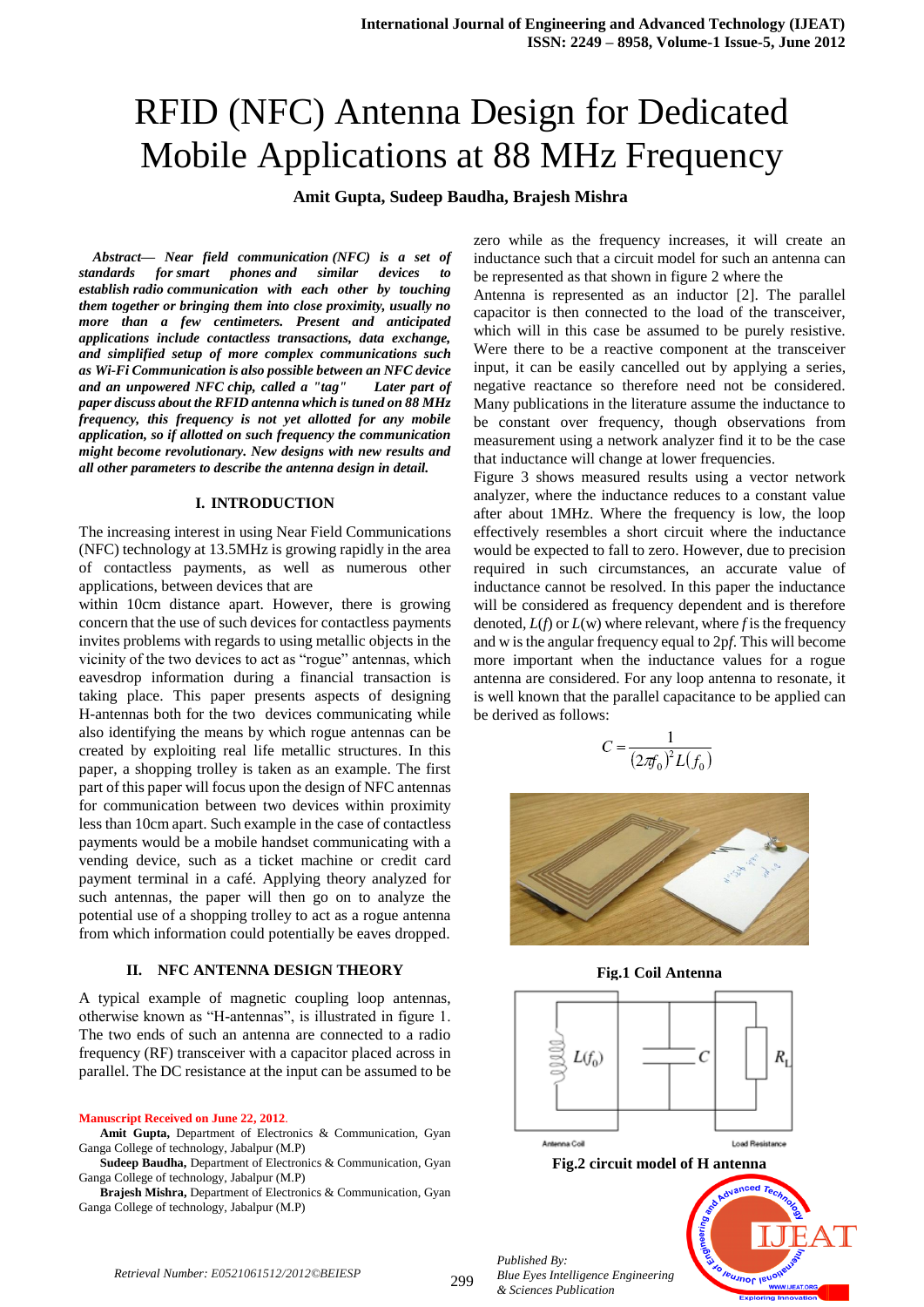

**Fig. 3 Measured values of inductance over frequency**

At the resonant frequency, the transceiver connected to the antenna has a load resistance, *R*L, where in receive mode it will have the following system frequency response function, based on the ratio of the load voltage, *V*L, across the load resistance compared to the input voltage effectively resulting from the current flowing in the loop antenna, *V*in, is defined as follows:

$$
\frac{V_{\rm L}}{V_{\rm in}} = \frac{1}{1 + \frac{j\omega L(\omega)}{R_{\rm L}} - \omega^2 LC}
$$

One important point to realize from this is that maximum power transfer at the resonant frequency, w0, will reduce to:

$$
\frac{V_{\rm L}}{V_{\rm in}} = \frac{R_{\rm L}\sqrt{C}}{j\sqrt{L(\omega_0)}}
$$

thus requiring a low inductance in order to maximize gain with as high load resistance as possible. The magnitude of this equation is also equal to the Q factor of the system, that will depend on a low value of *L* and a high value of *R*L. For transmit mode, the transfer function relating the voltage across the antenna, *V*A, which is now a reactive load, to the source voltage, *V*S, that is now in parallel with *R*L, is as follows:

$$
\frac{V_{\rm A}}{V_{\rm S}} = \frac{1}{jR_{\rm L}\left(\omega C - \frac{1}{\omega L(\omega)}\right) + 1}
$$

### **III. BLOCK DIAGRAM OF THE PROPOSED NFC TRANSCEIVER**

To realize NFC devices, implementation of active and passive mode of NFC protocol with passive RFID protocols is required. An NFC chipset consists of a digital block including digital controller and host interface, and an analog front end part with external antenna matching circuit as shown

in figure:



**Fig.4 Block dig of NFC transceiver**

The host interface of the chipset should be designed to support maximum baud rate of 424kbps. The analog front end part is composed of two analog/RF circuits and matching circuits for Initiator and Target antennas. The reader/writer part is for transmitting RF signal when operating active and passive NFC mode and RFID reader mode. The Tag part is both for target operation of NFC protocol and passive RFID tag mode. The conventional NFC chipset could not support RFID tag mode when external power is not supplied, because it has only one antenna both for NFC mode and RFID mode [5]. RFID tag mode must support standard of 13.56MHz smartcard such as ISO/IEC14443 type A/B, or ISO/IEC15693[1-4]. The key differences between target of passive NFC mode and RFID tag is operating distance, data rate, and host interface.

#### **IV. SIMULATION USING ADS**

The designed coil antenna has 10 numbers of turns in units of 100x50.



**Fig. 5 Schematic diagram of the antenna coil**

It has got lumped ports to deal with power supply. The gap between the coils is 1 mm and the thickness of the coil is also 1 mm.



*Published By:*

*& Sciences Publication* 

*Blue Eyes Intelligence Engineering*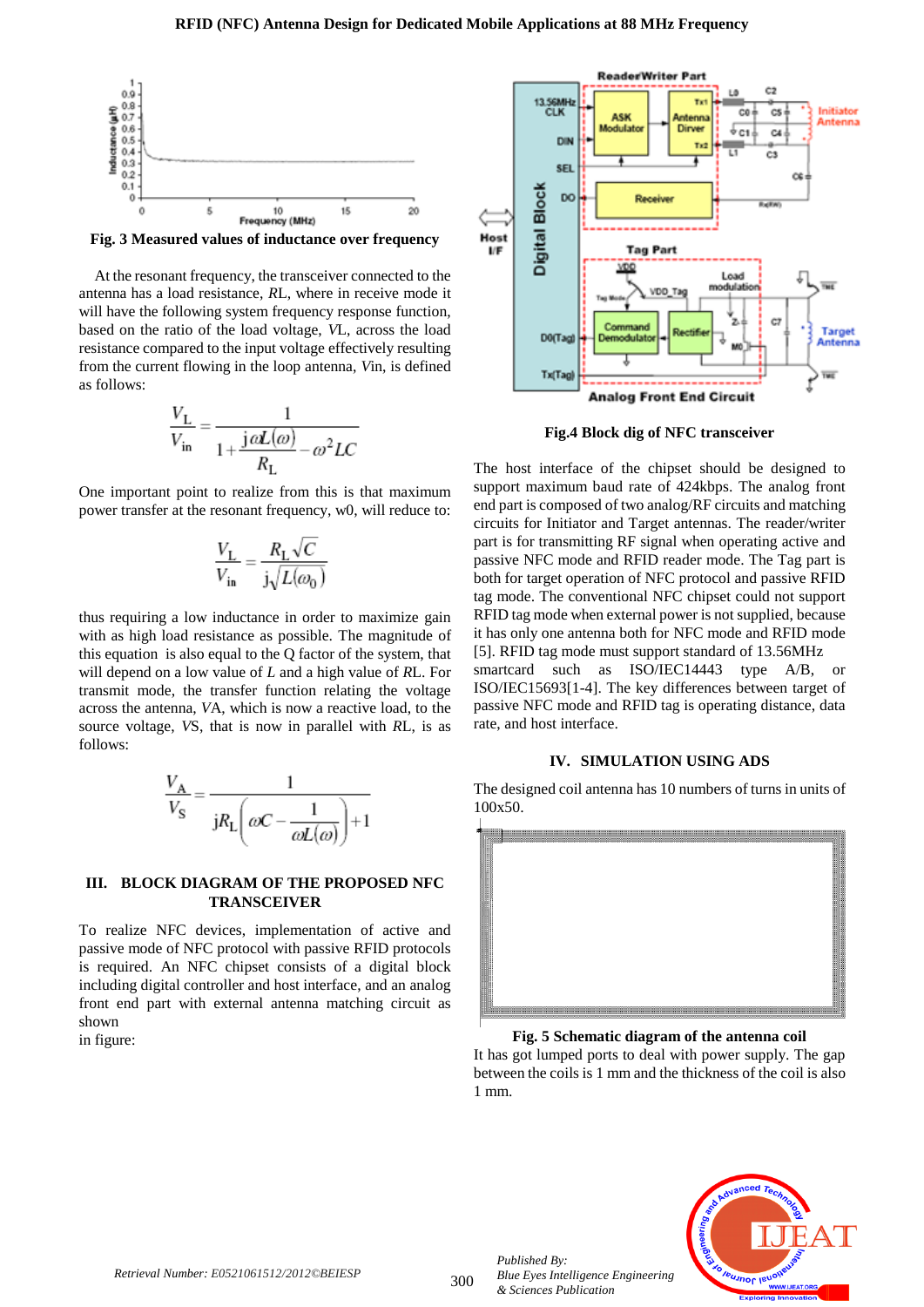*ADS view of designed coil:-*



**Fig. 6 ADS coil design**

**Return losses achieved by simulation:-**



**Fig.7 Return losses**

-16.04 dB is achieved at 88 MHz frequency. *Smith chart:-*



**Fig 8 Smith chart for the coil antenna**

**3-D plot:-**



**Fig. 9. 3 dimensional view**

**The Input impedance (ZL) in the schematic of the ADS with lumped elements:-**





**Gain parameter achieved:-**





## **V. CONCLUSION**

This paper shows the basic parameters of NFC system and antenna design, including all the circuits and values required for designing the antenna.

 In later part the simulation work has been shown which was done using ADS software. With the help of this software many parameters have been taken out eg. Antenna design, Return losses, S-Parameters, Gain, Directivity & 3-D plot. The existing NFC system provides a distance of 3-4 Cms. Maximum between two NFC tags with return losses in range of -8 dB.

 With this new design of 13.5 Mhz RFID antenna, it will double the distance than before that means two NFC tags can communicate with more than double distance as compared to what they are currently using. This will be helpful in several NFC applications which enhance the transmission and overall efficiency of the system.



*Published By:*

*& Sciences Publication* 

*Blue Eyes Intelligence Engineering*